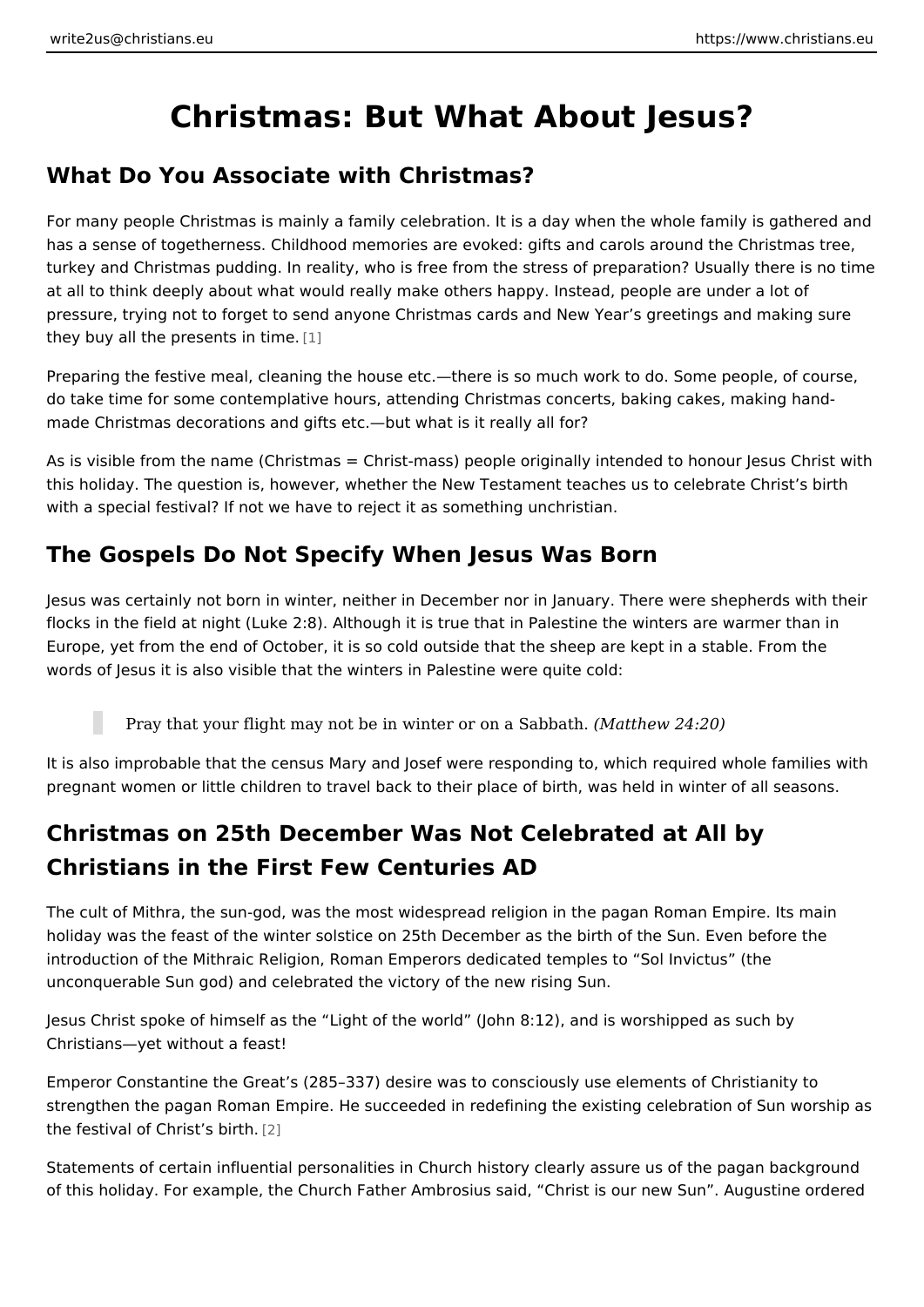people not to worship the Sun on this day, like the pagans, but rather to worship the one who created the sun. Leo the Great criticized some people for celebrating the birth of the Sun instead of Jesus at Christmas.

## **How Does Jesus Want Us to Express Our Joy over His Coming?**

It is quite natural to want to express our joy and thankfulness about the fact that God became man in Jesus, but we have to ask the question in which way Jesus wants us to do this. In the Bible we do not find the slightest hint that this should be done in a special form or on a specific day. Such things are actually quite sharply rejected (Galatians 4:8–11 and Colossians 2:16–17).

Jesus answered him, "If anyone loves me, he will keep my word, and my Father will love him, and we will come to him and make our home with him." *(John 14:23)*

Our love for Jesus is expressed through our daily relationship with Him, earnestly seeking to know and practise His will in our own lives.

And he said to all, "If anyone would come after me, let him deny himself and take up his cross daily and follow me. For whoever would save his life will lose it, but whoever loses his life for my sake will save it. For what does it profit a man if he gains the whole world and loses or forfeits himself?" *(Luke 9:23–25)*

Our aim is not to reform the Christmas tradition but to invite you to embrace true Christianity. Will you accept this invitation? We would like to follow Christ together with you.

God's greatest gift of love to us was Jesus, who came to "seek and save the lost". He offers us the greatest gift—eternal life—and wants to teach us love, forgiveness, joy and peace. What do you think about this precious gift?

I have said these things to you, that in me you may have peace. In the world you will have tribulation. But take heart; I have overcome the world. *(John 16:33)*

| Your Email* |
|-------------|
|             |

### Your Message\*

Send

#### Footnotes

1. When we think about giving, the focus should be on Jesus. The wise men from the East did not give presents to each other but to Jesus (Matthew 2:11). What can be more precious than giving ourselves? "I appeal to you therefore, brothers, by the mercies of God, to present your bodies as a living sacrifice, holy and acceptable to God, which is your spiritual worship. Do not be conformed to this world, but be transformed by the renewal of your mind, that by testing you may discern what is the will of God, what is good and acceptable and perfect."